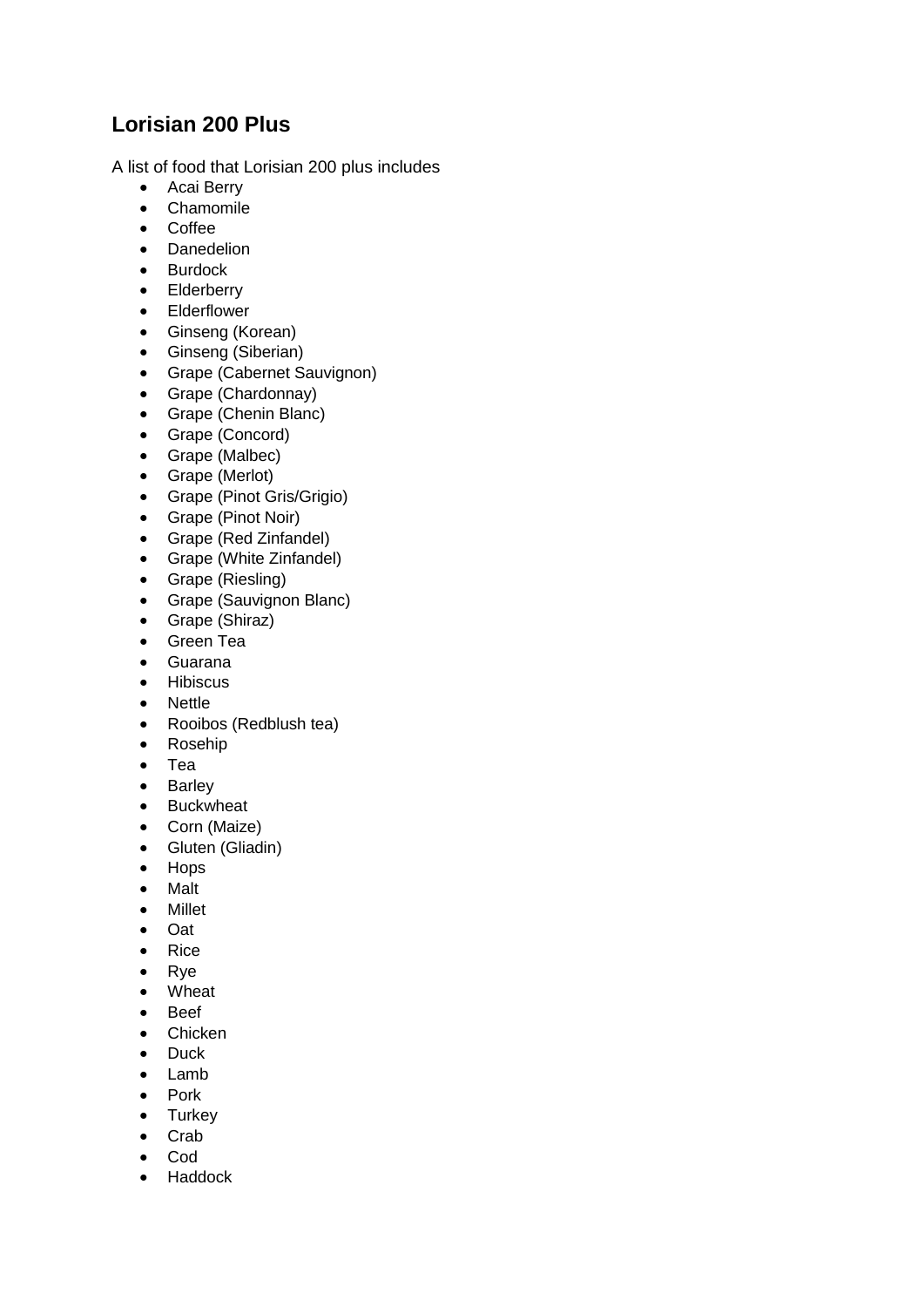- Herring
- Lobster
- Oyster
- Mackerel
- Mussel
- Prawn
- Plaice
- Salmon
- Scallop
- Shrimp
- Sole
- Trout
- Tuna
- Asparagus
- Aubergine (eggplant)
- Avocado
- Beetroot
- Broccoli
- Brussels Sprouts
- Cabbage
- Carrot
- Cauliflower
- Celery
- Cucumber
- Haricot Bean
- Kidney Bean
- Lentils
- Lettuce
- Mushroom
- Onion
- Pea
- Peppers (Capsicum)
- Potato
- Soya Bean
- Spinach
- String Bean
- Apple
- Apricot
- Banana
- Bilberry
- Blackberry
- Blackcurrant
- Blueberry
- Boysenberry
- Cantaloupe
- Cherry
- Cranberry
- Grapefruit
- Honeydew
- Kiwi
- Lemon
- Lime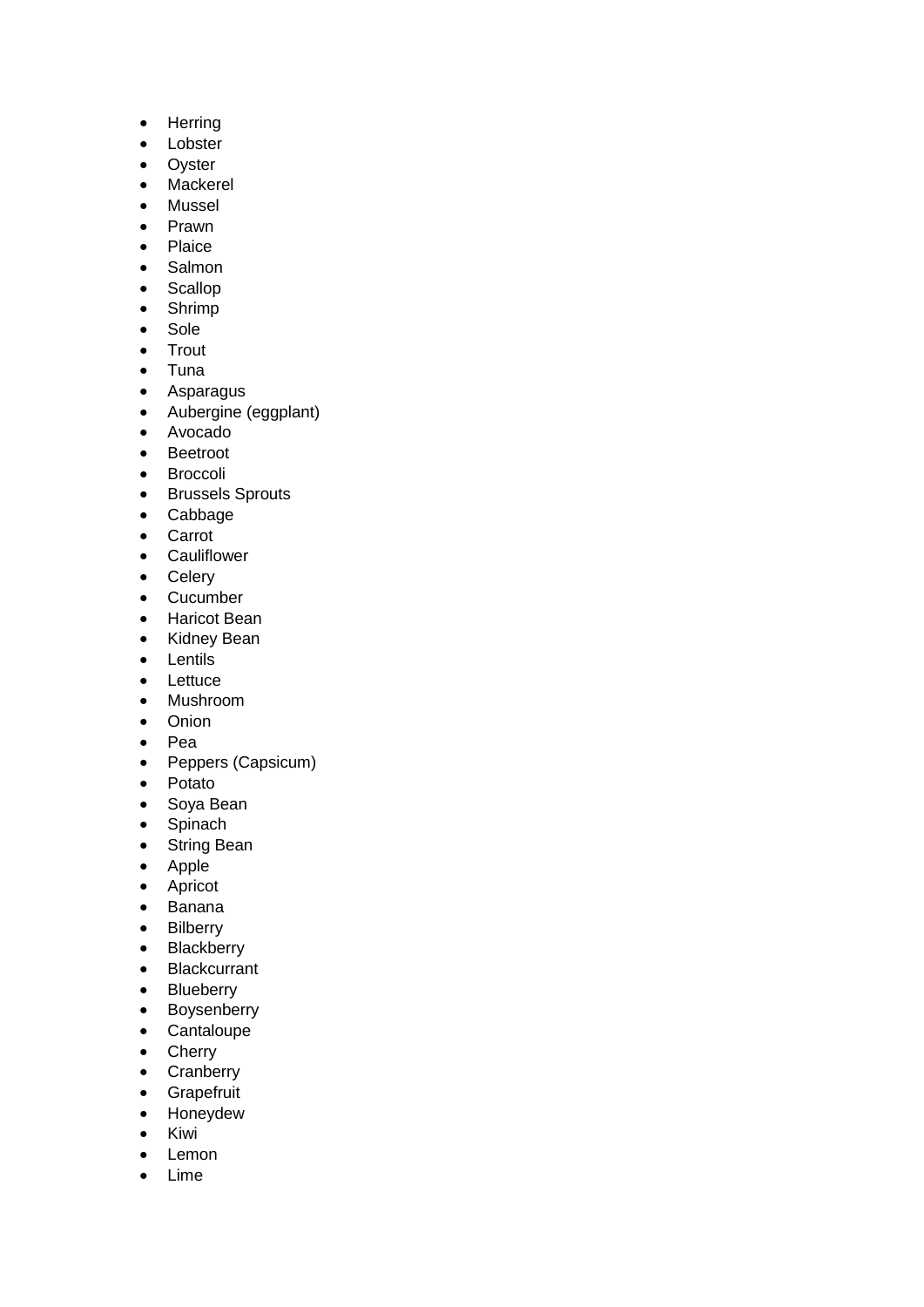- Lychee
- Mango
- Mulberry
- Olive
- Orange
- Papaya
- Peach
- Pear
- Pineapple
- Pomergranate
- Plum
- Prune
- Raspberry
- Rhubarb
- Strawberry
- Tomato
- Watermelon
- Almond
- Brazil Nut
- Cashew Nut
- Coconut
- Hazelnut
- Peanut
- Sesame Seed
- Sunflower Seed
- Walnut
- Anise Seed
- Basil
- Chilli Pepper
- Cinnamon
- Clove
- Coriander
- Cumin
- Dill
- Garlic
- Ginger
- Juniper
- Mint
- Mustard Seed
- Nutmeg
- Paprika
- Parsley
- Peppercorn
- Sage
- Thyme
- Vanilla
- Agave
- Carob
- Cocoa Bean
- Cola Nut
- Cow's Milk
- Egg White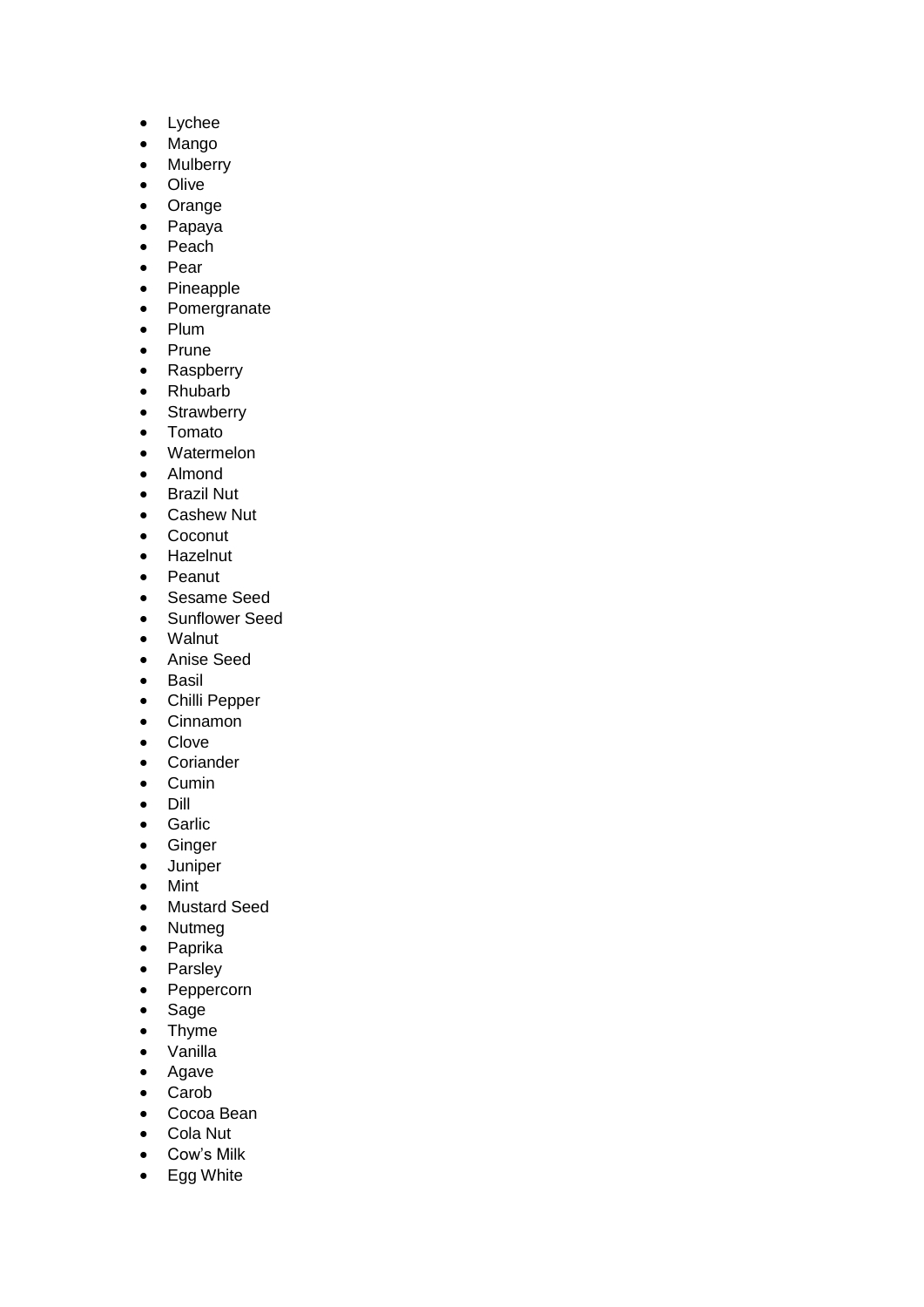- Egg Yolk
- Hemp
- Oak
- Sugar Cane
- Yeast
- Abalone
- Agar Agar
- Aloe Vera
- Anchovy
- Bamboo
- Bayleaf
- Bean Sprouts
- Bok Choy (Pak Choi)
- Cardamom
- Cassia
- Chia seed
- Chickpea
- Cloudberry
- Curry Leaves
- Curry Powder
- Cuttlefish
- Deer
- Eel
- Goat
- Goat's Milk
- Goji Berry
- Jasmine
- Kale
- Lemongrass
- Lingonberry
- Linseed (Flax)
- Lotus Root
- Okra
- Parsnip
- Pheasant
- Plantain
- Pumpkin
- Quinoa
- Rapeseed
- Rocket (Arugula)
- Saffron
- Sardines
- Seaweed
- Shark
- Sheep's Milk
- Spelt (Dinkel Flour)
- Spirulina
- Swede
- Sweet Potato
- Tamarind
- Tapioca
- Turmeric